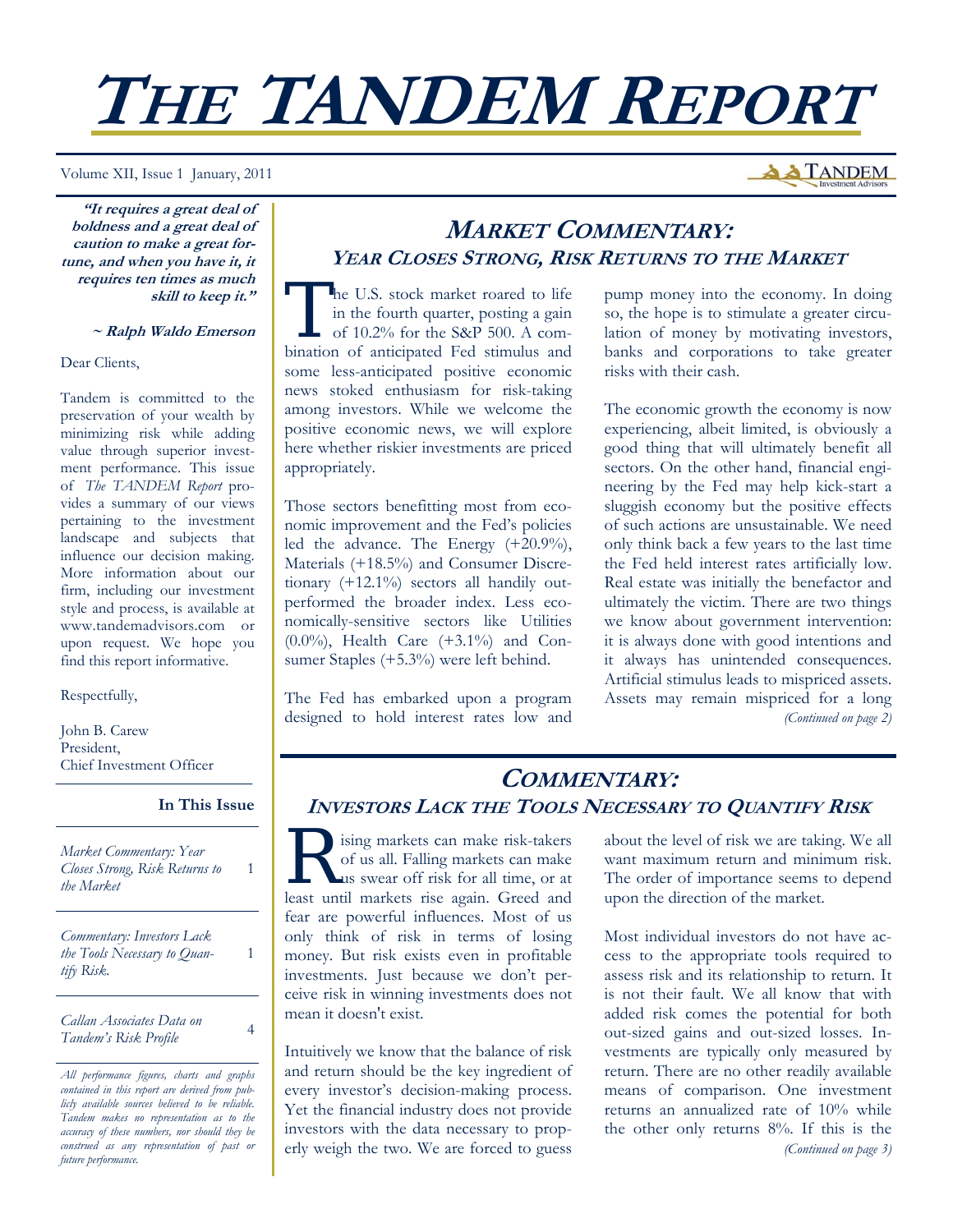## **MARKET COMMENTARY (CONTINUED)**

#### *(Continued from page 1)*

time, but eventually market forces will drive prices lower to a more sustainable level.

Before we delve into how risk should be priced, perhaps it is best to think of weighing risk and return this way. How much would you risk to make a dollar? Risking \$10 to make \$1 may not seem attractive. Risking \$0.50 to make \$1 might. The question is a bit simplistic, but serves a point. Risking \$10 to make \$1 becomes more attractive to some when money-making choices are limited. The Federal Reserve is limiting our money-making choices.

With interest rates on most savings instruments near zero, investors are understandably seeking higher rates of return. The temporary actions of the Fed are enticing investors to assume risks they might not otherwise contemplate and we are concerned that investors are paying more than potential returns justify. There is nothing inherently wrong with risk as long as it is priced fairly. Consider the three hypothetical investment options equally priced in Table 1 below:

|                                                                                                                                                    | Expected<br>Return | $Risk*$ | Return per<br>Unit of<br>$Risk**$ | Initial<br>Price | Expected<br>Value |  |  |
|----------------------------------------------------------------------------------------------------------------------------------------------------|--------------------|---------|-----------------------------------|------------------|-------------------|--|--|
| Option 1                                                                                                                                           | $2.00\%$           | 2.00    | $1.00\%$                          | \$10.00          | \$10.20           |  |  |
| Option 2                                                                                                                                           | $10.00\%$          | 20.00   | $0.50\%$                          | \$10.00          | \$11.00           |  |  |
| Option 3                                                                                                                                           | $20.00\%$          | 25.00   | $0.80\%$                          | \$10.00          | \$12.00           |  |  |
| * Risk is defined as Standard Deviation, a measure of the volatility of returns.<br>** Return per unit of risk is expected return divided by risk. |                    |         |                                   |                  |                   |  |  |

**Table 1: Comparing risk & return in investments** 

As risk increases, so too does the expected rate of return. This is logical - the more risk being taken, the greater the potential return one would expect. Option 1 has the highest return per unit of risk. This is problematic because riskier investments should have rates of return per unit of risk at least equal to that of the less risky assets, if not higher. In Table 1, risk is not being appropriately valued because investors are not being adequately compensated.

#### **Table 2: Adjusted to appropriately price risk**

|                                                                                                                                                    | Expected<br>Return | $Risk*$ | Return per<br>Unit of<br>$Risk***$ | Initial<br>Price | Expected<br>Value |  |  |
|----------------------------------------------------------------------------------------------------------------------------------------------------|--------------------|---------|------------------------------------|------------------|-------------------|--|--|
| Option 1                                                                                                                                           | $2.00\%$           | 2.00    | $1.00\%$                           | \$10.00          | \$10.20           |  |  |
| Option 2                                                                                                                                           | $20.00\%$          | 20.00   | $1.00\%$                           | \$9.17           | \$11.00           |  |  |
| Option 3                                                                                                                                           | 25.00%             | 25.00   | $1.00\%$                           | \$9.60           | \$12.00           |  |  |
| * Risk is defined as Standard Deviation, a measure of the volatility of returns.<br>** Return per unit of risk is expected return divided by risk. |                    |         |                                    |                  |                   |  |  |

Table 2 illustrates how the assets might be more appropriately priced when the degree of risk is taken into consideration. Expected returns must increase and initial prices must decrease for the riskier assets to be fairly valued.

A risk appropriately priced is a risk worth taking. Investors seeking higher returns can drive valuations beyond those justified by the expected returns. It is unrealistic to expect that Fed action will have lasting positive effects on economic fundamentals. It may have long-term inflationary consequences, but inflation unaccompanied by economic expansion ultimately inhibits economic growth. As the Fed succeeds in driving asset prices higher, risk is once again being mispriced. This represents the unintended consequence of government intervention.

Risk can remain mispriced for very long periods of time. The risks investors seem most interested in taking now anticipate inflation and a declining dollar resulting from Fed and government policy. In our view, fundamentals must ultimately support asset prices because artificially low interest rates cannot. While assets benefitting from the unintended consequences of intervention may continue to surge for some time, eventually reality may differ from perception. Risk mispriced will have to correct.

When artificial stimulus has run its course, organic growth must sustain further advances. Stock prices are driven by corporate earnings and earnings are now back to pre-crisis levels. Stock prices are understandably higher to reflect this rebound. However, until something in the U.S. emerges as an economic growth engine, it is difficult to see how stocks continue to advance in the remarkable manner they did in the 4th quarter. We expect choppiness over the next several years while government intervention untangles itself from the economy so that real economic growth is more apparent. We remain cautious but committed to stocks with visible earnings and dividend growth.

As for the market we are presently experiencing as opposed to what might become of it later, the tremendous surge of the 4th quarter is likely to pause or even retreat soon. From the depths of despair in early 2009, the S&P has climbed back in an impressive fashion. Those stocks most believed to have been in danger have recovered far more dramatically than those that continued to sustain and grow their businesses without government assistance. Eventually stocks must advance for more mundane fundamental reasons.

As the market reaches higher levels as a result of the combination of an improving economy and Fed stimulus, risk increases. We advise investors to pay more attention to the levels of risk they are taking. The potential return is now less. Risk must be appropriately priced.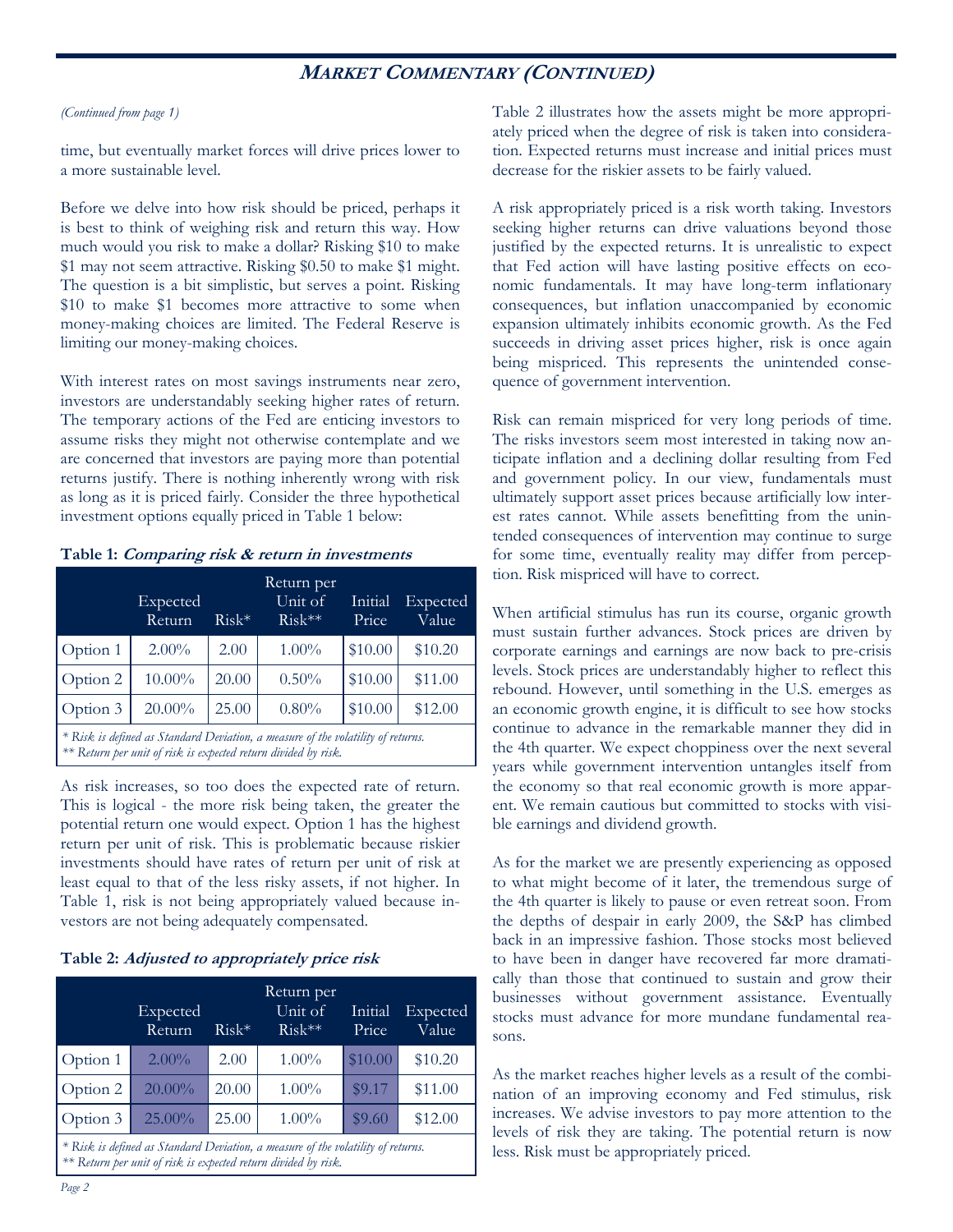## **COMMENTARY (CONTINUED)**

#### *(Continued from page 1)*

only information available to us, we choose the one that returns 10%. But this isn't always an apples-to-apples comparison. It doesn't tell us how volatile the returns may be or what the worst-case scenario is.

Many investors believe they can withstand losses as long as their investments outperform in the long run. This justification of risk ignores the critical role luck can play. An investor hoping to retire in 2009 may have withstood the tech bubble in 2000 but the financial crisis of 2008 came at precisely the wrong time.

With only performance history as a guide, how do we know the risks we are taking? Comparing investment returns simply doesn't give us enough data. We cannot help but wonder if behavior might be different if only risk data were provided. Tandem's Billy Little created the chart below to compare risk across a sample of investments. The notion behind the chart is that professionals have the tools to quantify risk, while most individual investors do not. Professionals use Standard Deviation as a common measure of risk. Standard Deviation can be used as a predictor of the volatility of an investment's returns. Higher standard deviations indicate greater potential swings in returns.

Individuals typically don't think of risk in terms of Standard Deviation. Instead, on a scale of 1 - 10, with 1 being the riskiest, an investor might say "I'm a 7". That same investor, with only past returns to judge an investment's merits, might own a China ETF with a risk of 1.5 on a 1 - 10 scale. The risk of the investment does not match the investors risk tolerance.

Volatility is perhaps the most important, and least understood, component of returns. An investment that returns  $100\%$  in year 1 and then loses 50% in year 2 has a 0% return. An investment that gains 10% in year 1 and loses 5% in year 2 has a 4.5% return. We cannot know in advance when the volatility of the first investment will hurt us. For the investor that has no need for the money immediately, it simply means they earned nothing for two years and maybe *(Continued on page 4)* 



*Risk is measured by Standard Deviation using monthly returns (Net of Fees for the Tandem returns) and then converted to a numeric scale of 1– 10. The Citi 1- 5 Year Treasury Index represents the least risky asset in this comparison and therefore has a numeric risk of 10. The price of Light Sweet Crude Oil is used for Oil and represents the riskiest asset in this comparison. It therefore has a numeric risk of 1. China is represented by the Shanghai Composite. Commodities are represented by the CRB Index. All index statistics are calculated using monthly returns for the 10-year period ended 12/31/2010. Data used in these calculations were provided by Thomson Reuters and Interactive Data. The data is believed to be from reliable sources but Tandem makes no claim to its accuracy. Tandem data is derived from Tandem Composites comprised of existing, fee-paying Tandem accounts. Individual accounts may experience results that differ from the Composites. A complete disclosure of Composite definitions and returns is available upon request. Past performance is no guarantee of future results.*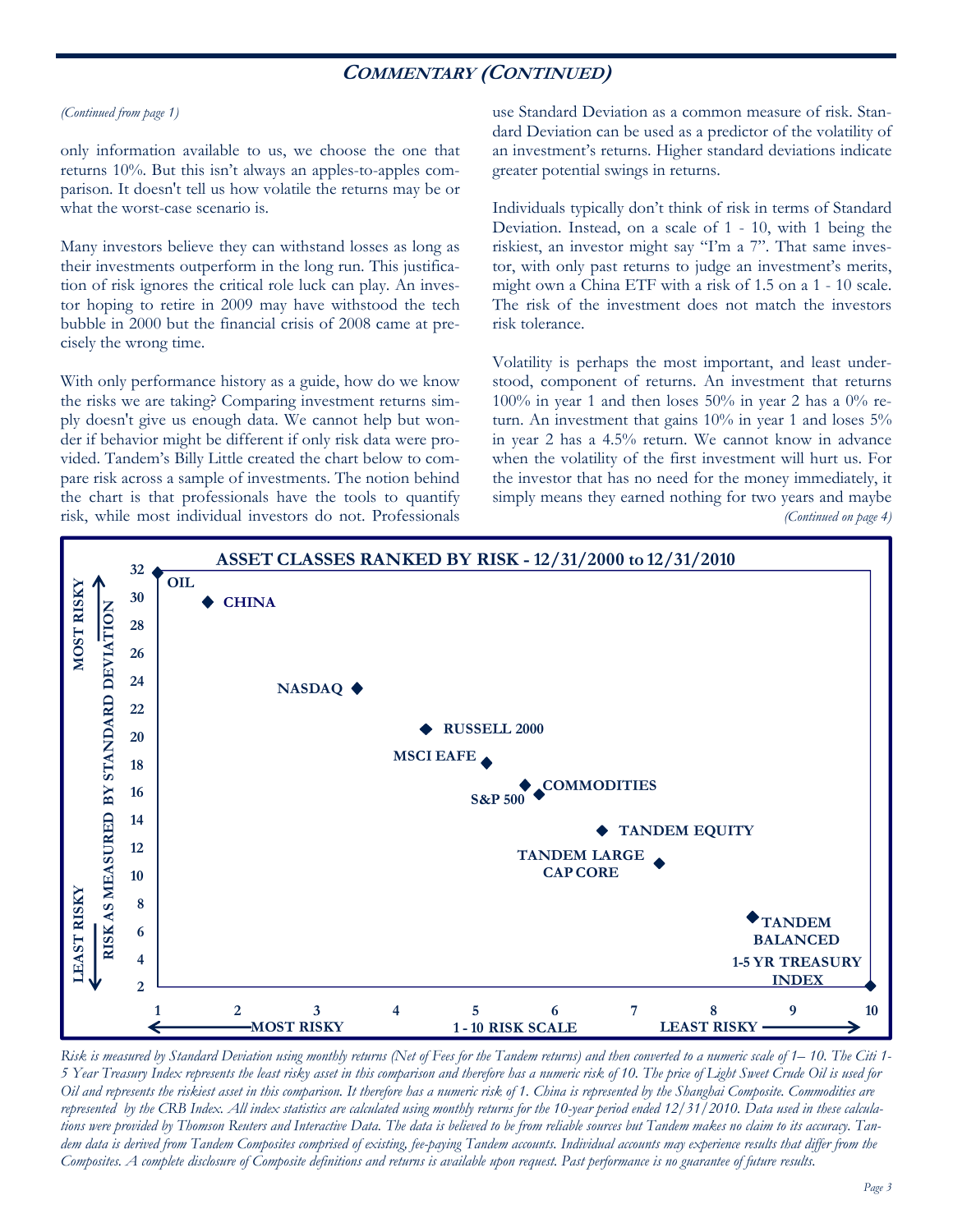## **COMMENTARY (CONTINUED)**

#### *(Continued from page 3)*

year 3 will be fruitful. But for the investor that has to pay for a wedding in year 2, year 3 will come too late.

More importantly, the second investment will need to return less in year 3 than the first investment. This is the power of compounding. Everyone likes big returns, but big losses can do far more damage than big returns can overcome. Losses leave investors with less money to compound in the future. Without adequate information to understand risk, investors are left to *guess* the amount of risk they are taking on.

Gamblers have it much easier. Theirs is a simple calculation, really. Put \$100 on a 10-1 bet and there are only two possible outcomes: win \$1,000 or lose \$100. A gambler knows the risk beforehand.

We believe investors should know the risk beforehand as

well. Yet our industry does not make this information easy to provide in a manner that can be readily understood. The chart on the preceding page takes us hours to compile. To do something like this for each client would cause us to abandon portfolio management just to explain the level of risk we accept! We wish there were products available to report to you in such a manner but there is not.

However, Tandem does provide its data to various databases and occasionally they provide us with useful information that we can share. Callan Associates, a leading institutional investment consultant, recently analyzed the returns for our Large Cap Core style through 9/30/2010 and provided us with the following tables. The first table (Return Analysis) provides the data most investors typically see performance. It ranks Tandem's Large Cap Core Composite performance against Callan's database of Large Cap Core managers. As you can see, we were in the 93rd percentile for the 3rd quarter, the 47th percentile for the past year, the *(Continued on page 5)* 





#### Risk Statistics Rankings for five years ended September 30, 2010

Peer Group: CAI:Lg Cap Core Style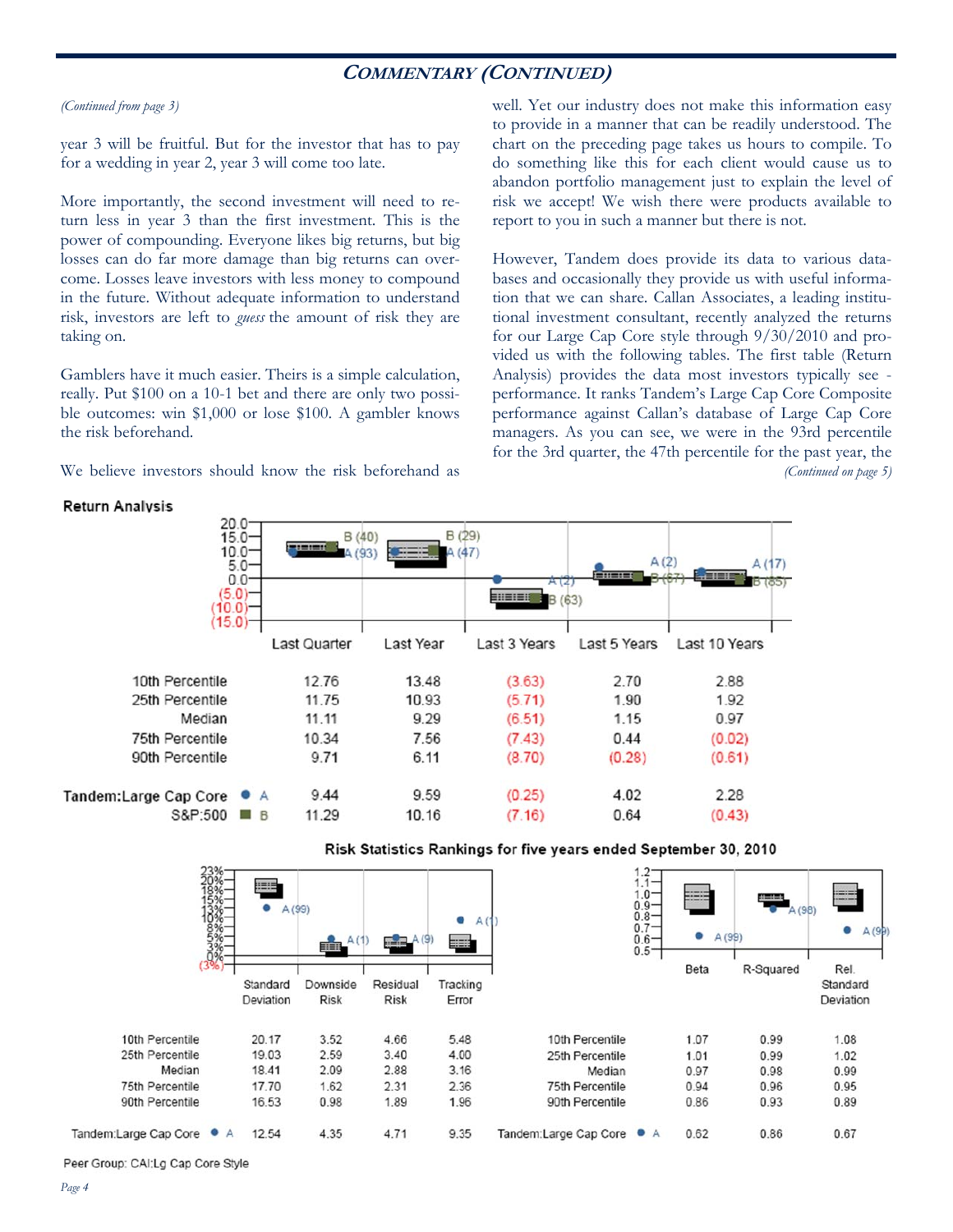## **COMMENTARY (CONTINUED)**

#### Risk Adjusted Return Measures vs S&P 500 Index Five Years Ended September 30, 2010



#### Peer Group: CAI:Lg Cap Core Style

*Callan Associates compiled this data for Tandem's Large Cap Core Composite gross of fees. While fees have minimal effect on risk, they can diminish returns. For a complete discussion of the impact of fees and other considerations, please see the Composite Disclosures below. Individual accounts may experience results that differ from the Composite. Past performance is no guarantee of future results. Callan Associates is in no way endorsing Tandem Investment Advisors.* 

#### *(Continued from page 4)*

2nd percentile for 3 and 5 years and the 17th percentile for the last 10 years ended 9/30/2010. While we certainly wish we had performed better in the 3rd quarter, taken as a whole these performance numbers suggest that we have performed quite well relative to our peer group over time. The second and third tables tell us what we wish investors could see regularly. They explain the risk we took to generate these returns. While the terms may be Greek to many, these measures indicate that Tandem's level of risk was *substantially* less than our peer group. All of these indicators attempt to quantify the relationship between risk and return. For Standard Deviation, Beta and Relative Standard Deviation, a lower number indicates less risk. Tandem is at the very low end in all of these measures. For R-Squared, a lower number indicates that performance is less predicted

by the S&P 500 while a higher number for Tracking Error has a similar indication. For Downside Risk, Residual Risk, Alpha, Treynor Ratio, Information Ratio, Sharpe Ratio and Excess Return Ratio, we would hope to see higher numbers. In all of these categories, Tandem is at or near the top in delivering less risk and higher risk-adjusted returns.

If investors were provided with this information in a manner that didn't require an advanced degree, we could all make better investment decisions. Perhaps one day our industry will get there. Until then, we will continue to try to keep you informed. Risk needs to be an important part of every investment decision. Risk is not bad provided it is understood before it is undertaken. Investors have only past performance returns to guide them. Our pledge is to deliver *Superior Returns with Less Risk*. Third party verification like Callan's hopefully provides some reassurance.

### **COMPOSITE DISCLOSURE**

 Tandem Investment Advisors, Inc. ("The Firm") is a Registered Investment Advisor with the U.S. Securities and Exchange Commission (SEC), and, where required, with all state government securities agencies. Tandem's Large Cap Core WRAP Composite (known as Tandem Equity Income prior to 12/31/2009) has an inception date of March 31, 1991, and consisted of fewer than five accounts prior to December 31, 2001, from March 31, 2002 to June 30, 2002 and from March 31, 2008 to June 30, 2009. The Large Cap Core WRAP Composite includes all appropriate actual fee-paying, discretionary accounts with a minimum client contribution of \$100,000. Prior to 9/30/2010, some accounts in the Composite were not part of any WRAP program and were subject to trading costs. All net of fees performance presentations in this document include a hypothetical 1.5% WRAP fee plus trading costs incurred by non-WRAP Composite member accounts. Accounts eligible for this composites are included after one complete calendar quarter under management. Performance results are calculated on a time-weighted basis using a minimum of monthly valuation and are geometrically linked. Total return calculations are used with the inclusion of cash and cash equivalents and the reinvestment of dividends. Tandem uses accrual and trade date accounting for performance calculations. No leverage has been used by Tandem to obtain these returns, and no model results are represented. A complete list and description of the composites is available upon request. Client returns will be reduced by the fees incurred in the management of an investment advisory account. For example, assume that a client places \$1,000 under management and Tandem achieves for that client a 10% compound annual total return on a gross basis for a period of ten years. If a management fee of 1.5% of average assets under management per year for the ten year period were charged to the account and deducted from the returns, the resulting compound annual total return would be reduced from 10% per year to 8.5% per year, and the ending dollar value of the account would be reduced from \$2,593.74 to \$2,260.98. Typical WRAP fees for equity accounts vary. A fee of 1.5% per annum of the value of assets under management (plus trading costs where incurred by non-WRAP accounts) has been used to calculate net performance results. A complete description of the investment advisory fees can be found in Form ADV Part II on file with the SEC and is available upon request. These performance results are not to be shown without the proper accompanying disclosures. Results shown in presentations prior to July, 2010 may differ from results presented here. An internal audit revealed the erroneous inclusion of certain accounts in Composites during periods of withdrawals exceeding 5% of portfolio value. By rule, accounts with cash flows exceeding 5% of portfolio value in a calendar year must be removed from composites for one full calendar quarter.

 The S&P 500 is used as the primary benchmark for performance comparisons for Tandem's equity composites. Composite Statistics are based on monthly returns and are not relevant for periods less than 3 years. **Past performance is no guarantee of future results**.